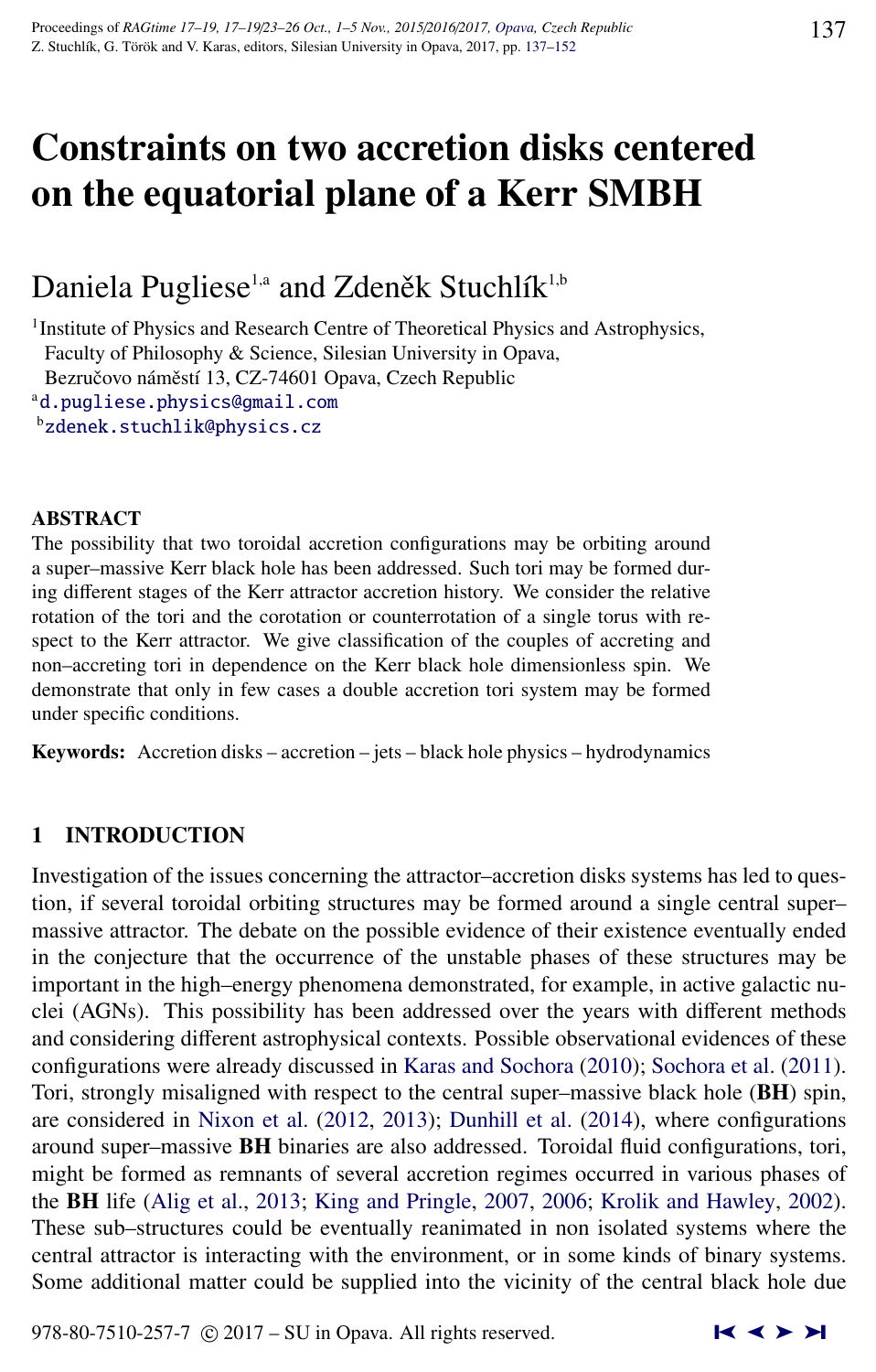<span id="page-1-0"></span>to tidal distortion of a star[\(Miller et al.,](#page-14-0) [2015\)](#page-14-0), or if some cloud of interstellar matter is captured by the strong gravity. This issue has been faced in [Pugliese and Montani](#page-15-0) [\(2015\)](#page-15-0); Pugliese and Stuchlík [\(2015\)](#page-15-0) and then in Pugliese and Stuchlík [\(2017b\)](#page-15-0) in the framework of the "ringed accretion disk" (RAD). It has been directly considered that in modelling the evolution of super–massive **BH** in AGNs, both corotating and counterrotating accretion stages are mixed during various accretion periods [Volonteri et al.](#page-15-0) [\(2003\)](#page-15-0); [Carmona-Loaiza](#page-14-0) [et al.](#page-14-0) [\(2015\)](#page-14-0); [Dyda et al.](#page-14-0) [\(2015\)](#page-14-0), tidally destroyed stars corotating or counterrotating with respect to the attractor could leave some remnants in the form of toroidal structures which then can give rise to individual accretion tori. The tori can be accreting or non–accreting (i.e. isolated in equilibrium state)<sup>1</sup>. By following general arguments implied by the geometric properties of the Kerr spacetimes, in the present analysis we discuss the existence of couples of toroidal configurations, identifying the situations where a doubled system of accretion tori may be formed in dependence on the BH spin. We consider couples of tori which are axis–symmetric and coplanar with the central Kerr **BH** as it is the simplest scenario adopted in the majority of the current analytical and numerical models of accretion configurations. We proved that the existence of couples of accretion tori orbiting around a central Kerr BH is strongly constrained and eventually only few coupled accretion tori systems are possible. We also identify the Kerr attractors around which such tori may be formed.

Finally Sec. [\(A\)](#page-10-0) concerns with the construction and interpretation of special structures, graphs, representative of a couple of accretion tori and their evolution, within the constraints they are subjected to. These structures were introduced in Pugliese and Stuchlík [\(2016\)](#page-15-0) and detailed in Pugliese and Stuchlík [\(2017b\)](#page-15-0). Although the following analysis has been discussed independently from the graph formalism, graphs can be used also to quickly collect the different constraints on the tori existence and evolution. The use of these graphic schemes has been reveled to be crucial for the study and representation of the tori evolutionary paths.

### 2 KERR GEOMETRY AS GOVERNOR OF DOUBLED TORI SYSTEM

The toroidal configurations are governed by the Kerr geometry through the radial profile of the specific angular momentum of the circular geodesic motion

$$
\ell_{\pm}(r;a) \equiv -\frac{p_{\phi}}{p_t} = \frac{a^3 M + aMr(3r - 4M) \pm \sqrt{Mr^3 \left[a^2 + (r - 2M)r\right]^2}}{[Ma^2 - (r - 2M)^2 r]M}
$$
(1)

defined as ratio of the two constants of test particle motion,  $(p_{\phi}, p_t)$ , associated to the axial Killing field  $\xi_{\phi}$ , and the Killing field  $\xi_t$  representing the stationarity of the Kerr geometry that is expressed in the Boyer–Lindquist coordinates  $({t, r, \theta, \phi})$ , where *M* denotes the black hole mass parameter, and  $a = J/M$  is the specific angular momentum of the black hole having intrinsic angular momentum *J*–(Pugliese and Stuchlík, [2015\)](#page-15-0). The parameter

Note that in Kerr–de Sitter spacetimes torii can be also excreting(Stuchlík et al., [2000;](#page-15-0) Slaný and Stuchlík, [2005;](#page-15-0) Stuchlík, 2005; Stuchlík et al., [2009\)](#page-15-0).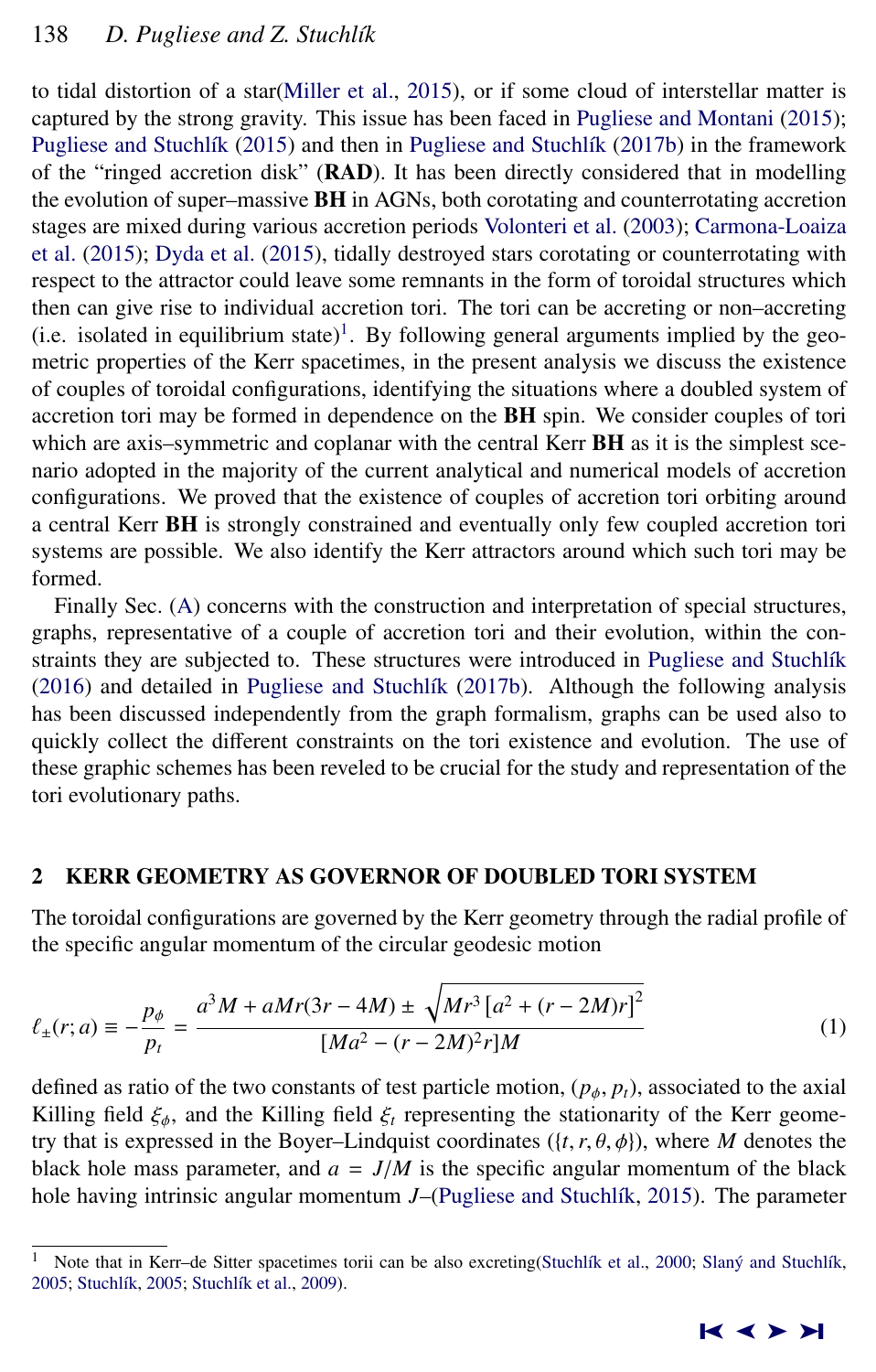$a/M = J/M^2 \in [0, 1]$  is the dimensionless spin of the black hole – [\(Pugliese and Mon](#page-15-0)[tani,](#page-15-0) [2013;](#page-15-0) [Pugliese et al.,](#page-15-0) [2013a\)](#page-15-0). The relative properties of the functions  $\ell_+(r; a)$  for the counterrotating and  $\ell_-(r; a)$  for the corotating motions govern the possible existence of the double toroidal configurations (Pugliese and Stuchlík, [2015\)](#page-15-0).

We consider two axially symmetric toroidal disks with symmetry plane coinciding with the equatorial plane of the central Kerr black hole. As fast (slow) attractors we will mean black holes with high (low) spin–mass ratio with respect to some limits provided on *<sup>a</sup>*/*<sup>M</sup>* by this analysis. The accretion tori corotate or counterrotate with respect to the central Kerr BH, for  $\ell_1 a > 0$  or  $\ell_1 a < 0$ , if  $\ell_1$  is for example the fluid constant specific angular momentum. In the following we drop the notation  $\mp$  when it will be not necessary to specify the fluid rotation. Considering the case of two orbiting tori, indicated by (*i*) and ( $o$ ) respectively, we need to introduce the concept of *l*corotating ( $\ell$ **c**) tori, defined by the condition  $\ell_i \ell_o > 0$ , and *{counterrotating ({r}*) tori, defined by the relations  $\ell_i \ell_o < 0$ . The two ( $\ell$ **c**) couples can be both corotating,  $\ell a > 0$ , or counterrotating,  $\ell a < 0$ , with respect to the central Kerr attractor.

In the study of the accretion disk dynamics in the Kerr geometry, and in particular here for the  $(\ell r)$  couples, it is important to consider the special radii,  $R_{\rm N}^{\pm}$ , determined by the geodesic characteristics of the Kerr spectimes: the *marginally stable circular orbit* the geodesic characteristics of the Kerr spacetimes: the *marginally stable circular orbit*,  $r_{mso}^{\pm}$ , the *marginally bounded circular orbit*,  $r_{mbo}^{\pm}$  and finally the *marginal circular orbit*  $r_{\gamma}^{\pm}$ (which is also a photon circular orbit) [\(Pugliese et al.,](#page-15-0) [2013b,](#page-15-0) [2011;](#page-15-0) [Pugliese and Quevedo,](#page-15-0) [2015\)](#page-15-0) – Fig. [1.](#page-3-0)

# We assume Condition 1:

According to the symmetry conditions, the (stress) inner edge of the accretion torus is  $r_{\times} \in ]r_{mbo}, r_{mso}]$ , while the torus is centered in  $r_{\odot} > r_{mso}$ , according to the geodesic structure determined by the attractor and the torus corotation or counterrotation with respect to this.

Condition 1 is consistent with most of the axially symmetric accretion torus models. Definition and constraints on the inner edge of the accretion torus and the center may be found in [Krolik and Hawley](#page-14-0) [\(2002\)](#page-14-0); [Bromley et al.](#page-14-0) [\(1998\)](#page-14-0); [Abramowicz et al.](#page-14-0) [\(2010\)](#page-14-0). The double system of accretion tori is then strongly constrained by the geodesic structure of the Kerr spacetimes. Solutions of the equations  $r_i^{\pm} = r_j^{\mp}$  where  $i \neq j$  and  $r_i^{\pm} \in R_N^{\pm}$ identify several notable spins  $a_N$  – see Fig. [1](#page-3-0) – which distinguish several **BH** classes by some properties of the doubled torus system, as it will be discussed in [Pugliese and](#page-15-0) Stuchlík [\(2017a\)](#page-15-0). Here we introduce the system of special radii  $\overline{R}_{\rm N}^{\pm} \equiv {\overline{r}}_{\rm mbo}^{\pm}$ ,  $\overline{r}_{\gamma}^{\pm}$ ) satisfy-<br>ing the equations  $f^{\pm} = f(r^{\pm}) - f(r^{\pm})$  in other words is the second solution of ing the equations  $\ell_{\text{mbo}}^{\pm} \equiv \ell_{\pm}(r_{\text{mbo}}^{\pm}) = \ell_{\pm}(\bar{r}_{\text{mbo}}^{\pm})$ , in other words is the second solution of<br>the equation  $\ell(\mathbf{r}; a) = \ell^{\pm}$  similarly  $\ell^{\pm} = \ell(\mathbf{r}^{\pm}) - \ell(\bar{r}^{\pm})$  which satisfies the relati the equation  $\ell(r; a) = \ell^{\pm}_{mbo}$ , similarly  $\ell^{\pm}_{\tau} = \ell^{\pm}(r^{\pm}_{\tau}) = \ell^{\pm}(\overline{r}^{\pm}_{\tau})$ , which satisfies the relations  $r^{\pm} \leq r^{\pm} \leq \overline{r}^{\pm} \leq \overline{r}^{\pm} \leq \overline{r}^{\pm} \leq \overline{r}^{\pm} \leq \overline{r}^{\pm} \leq \overline{r}^{\pm} \leq \overline{r$  $r_{\gamma}^{\pm} < r_{mbo}^{\pm} < r_{mbo}^{\pm} < \bar{r}_{\gamma}^{\pm}$ -see Fig. [\(2\)](#page-4-0). Accordingly, we introduce the three character-<br>is the values of the spin: (1)  $a_{\gamma} = 0.4740M \cdot \vec{r}_{\gamma}^{\pm} - \vec{r}_{\gamma}$  (2)  $\tilde{a}_{\lambda} = 0.461854M \cdot \vec{r}_{\gamma} = r^{\pm}$ istic values of the spin: (1)  $a_u \equiv 0.4740M$  :  $\vec{r}_{mbo}^+ = \vec{r}_r$ , (2)  $\tilde{a}_S = 0.461854M$  :  $\vec{r}_{mbo}^+ = r_{mso}^+$ <br>and finally (3)  $\tilde{a}_S = 0.73688M$  :  $\vec{r}_r^- = r^+$  which govern the relations of  $\vec{R}_{mso}^+$  and  $R_{mso}$ and finally (3)  $\ddot{a}_{\text{N}} \equiv 0.73688M$  :  $\ddot{r}_{\gamma} = r_{mso}^+$ , which govern the relations of  $\overline{R}_{\text{N}}^+$  and  $R_{\text{N}}^+$ .<br>While according to **Condition 1** there is  $r_{\gamma} \in \mathbb{R}^+$   $r^{\pm}$  [ then as demonstrated

While, according to **Condition 1**, there is  $r_{\infty} \in ]r_{mbo}^{+}, r_{mso}^{+}[,$  then, as demonstrated in gliese and Stuchlík (2015–2016) for an accreting torusthere is  $r^{\pm} \in ]r^{\pm} - \overline{r}^{\pm}].$  Whereas Pugliese and Stuchlik [\(2015,](#page-15-0) [2016\)](#page-15-0) for an accreting torusthere is  $r_{\odot}^{\pm} \in ]r_{mso}^{\pm}, \overline{r}_{mbo}^{\pm}[\cdot]$ . Whereas, for any "quiescent" torus i.e., non accreting torus there is  $r_{\odot} > r$ . Eigs 3.4. More for any "quiescent" torus, i.e. non accreting torus, there is  $r_{\odot} > r_{mso}$ , Figs [3,](#page-6-0)[4.](#page-7-0) More detailed constraints of the location of  $r<sub>\times</sub>$  and  $r<sub>\odot</sub>$ , particularly in the case of geometrically thick tori, are presented in Pugliese and Stuchlík [\(2015\)](#page-15-0).

The **Condition 1** and the relations among  $\overline{R}_{\text{N}}^{\pm}$  imply the following statements.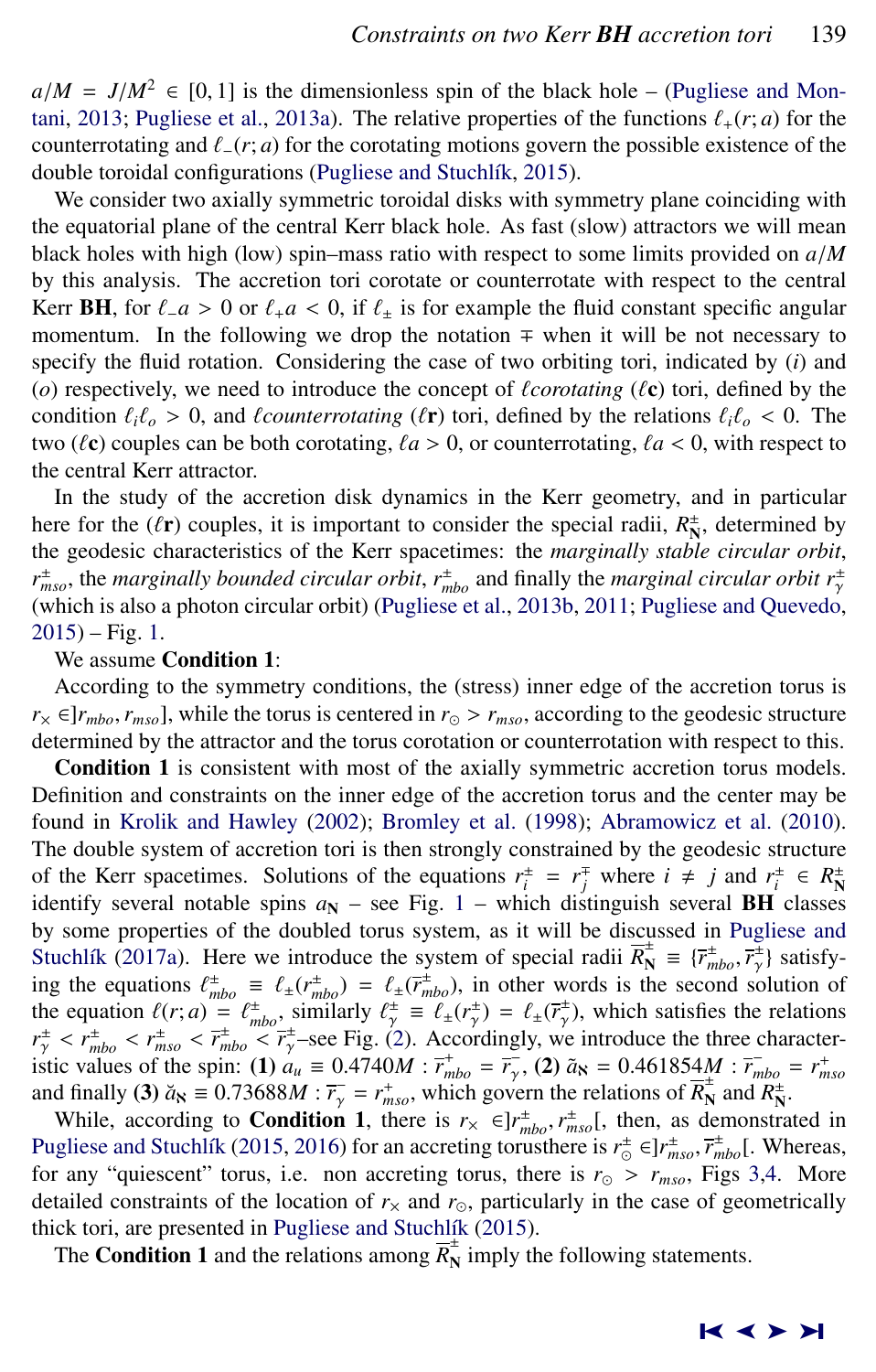<span id="page-3-0"></span>

Figure 1. Geodesic structure of the Kerr geometry on the equatorial plane  $\theta = \pi/2$ . Radii  $R_{\rm N}^{\pm} = \{r_{\rm T}^{\pm}, r_{\rm mbo}^{\pm}, r_{\rm mso}^{\pm}\}$  as function of the dimensionless spin *a*/*M* ∈ [0, 1] of the central Kerr attractor:<br>the marginally stable circular orbit  $r^{\pm}$ , the marginally bounded circular orbit  $r$ the marginally stable circular orbit  $r_{mso}^{\pm}$ , the *marginally bounded circular orbit*  $r_{mbo}^{\pm}$  and finally the marginal (photon) circular orbit  $r_{\gamma}^{\pm}$ , for counterrotating (black curves) and corotating (gray curves) motion respectively. Black region is  $r < r_+$ , where  $r_+$  is the outer Kerr horizon, gray region is the errors of  $r < r_+^+$  where  $r_+^+ = 2M$  (dashed line) is the outer ergosurface on the equatorial plane of ergoregion or  $r < r_{\epsilon}^+$ , where  $r_{\epsilon}^+ = 2M$  (dashed line) is the outer ergosurface on the equatorial plane of the Kerr geometry the Kerr geometry.

# 3 ANALYSIS OF THE DOUBLE ACCRETION DISK SYSTEM

In the following, we present several statements that briefly represent results of our analysis of the doubled tori, while details on each of the presented cases will be provided elsewhere (Pugliese and Stuchlík, [2017a\)](#page-15-0). We use the notation  $C^{\pm}$  for quiescent tori,  $C^{\pm}_{\times}$  for accreting tori, then  $C_{\chi}^{+} < C^{-}$  is the  $(\ell r)$  couple of an inner counterrotating accreting torus and an outer<br>corotating quiescent torus represented in Figs. 3. We refer in the following to the analysis corotating quiescent torus represented in Figs [3.](#page-6-0) We refer in the following to the analysis of Sec. [\(2\)](#page-1-0) and particularly the Condition I.

Each torus is modeled by a perfect fluid, geometrically thick model, where the accretion phase (the start of accreting flow of matter towards the central BH) is driven by a the Paczynski-Wiita (P-W) mechanism of destabilization of gravo-dynamical equilibrium. This is a mechanism of violation of mechanical equilibrium of the tori, i.e. an instability in the balance of the gravitational and inertial forces and the pressure gradients in the fluid [\(Abramowicz and Fragile,](#page-14-0) [2013\)](#page-14-0). The force balance in the tori is governed by the centrifugal, gravitational and pressure forces. A torus in accretion,  $C_{\times}$ , is therefore as in Figs [\(3\)](#page-6-0): the accretion onto the source occurs at the "cusp"  $r<sub>x</sub>$  of the torus surface (the Boyer surface) where the hydrostatic pressure is vanishing and the particles fall freely under the action of the gravitational field towards the attractor. The cusp  $r<sub>x</sub>$  is therefore the inner margin of the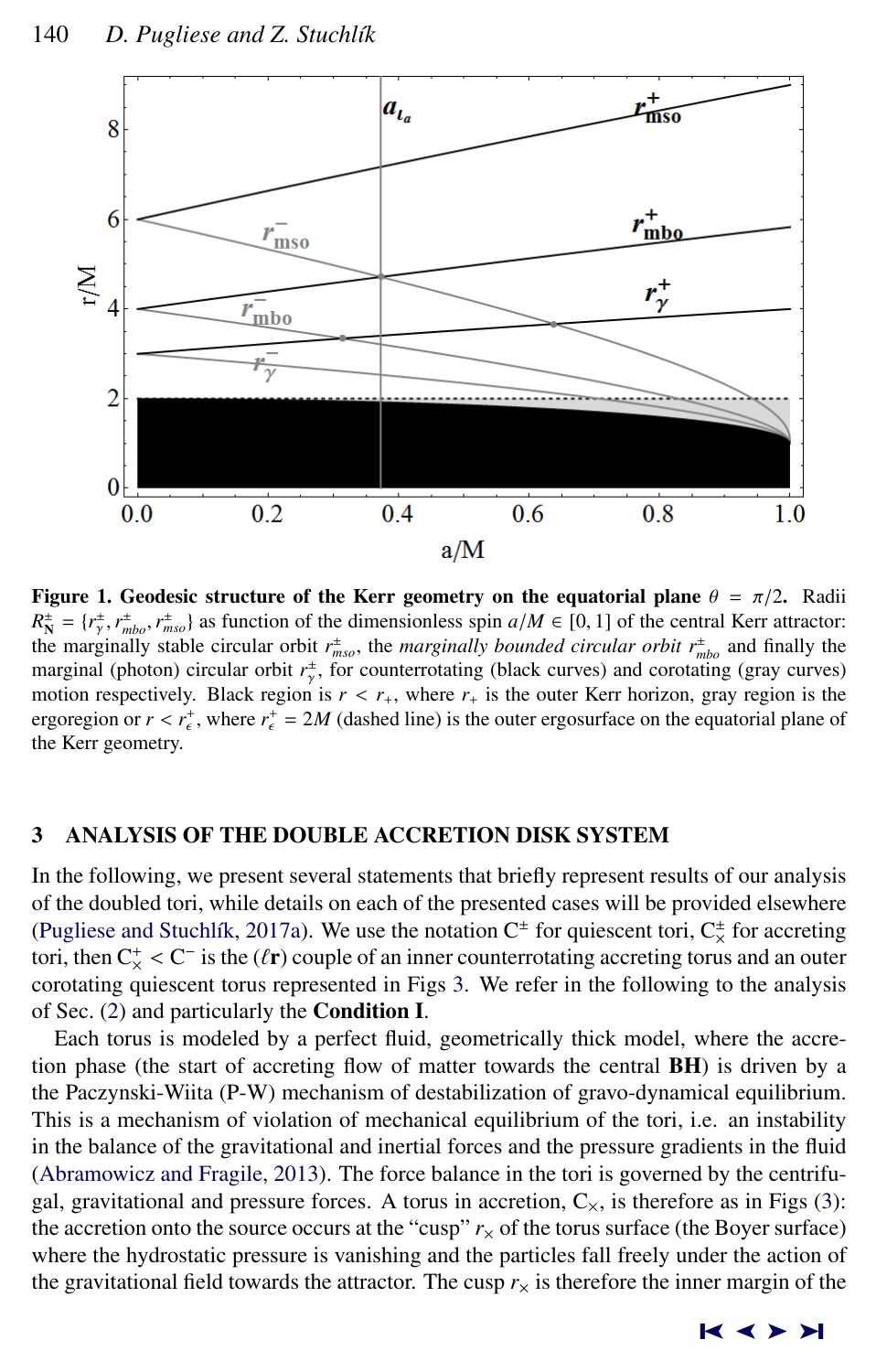<span id="page-4-0"></span>

**Figure 2. Radii**  $\bar{R}_{\perp}^{\pm} = {\bar{r}_\tau^{\pm}, \bar{r}_{mbo}^{\pm}, \bar{r}_{mso}^{\pm}}$  as function of the dimensionless spin  $a/M \in [0, 1]$  of the central Kerr attractor where  $r^{\pm} - 2M$ Kerr attractor, where  $r_{\epsilon}^{+} = 2M$ .

accreting tori. According to **Condition I** and following discussion in Sec. [\(2\)](#page-1-0), the position of the torus with respect to the central BH, is regulated by the range of variation of the fluid angular momentum, which evidently regulates the centrifugal component of the torus force balance.

The larger is the fluid specific momentum magnitude, the far away from the central BH is the torus (i.e., the torus center  $r_{\odot}$ ). Furthermore, a larger centrifugal component in the force balance acts in the sense to prevent the accretion, i.e. accretion is connected with a decrease in magnitude of the angular momentum of the fluid. This holds also for a general rotational law where, for example, dissipative effects as viscosity, resistivity, and the contribution of magnetic field are assumed. In the model adopted here for each torus, the centrifugal component is balanced with the gravitational and pressure components only. As such, in order the accretion instability to occur, the angular momentum magnitude has to be low "enough", namely  $\mp \ell < \mp \ell_{mbo}^{\pm}$ . We can also distinguish the emergence of accretion (unstable point r) from the emergence of proto-jets, which are onen cusped configurations (unstable point  $r<sub>x</sub>$ ) from the emergence of proto-jets, which are open cusped configurations not considered in this article–see Pugliese and Stuchlík [\(2016\)](#page-15-0). For the low fluids angular momentum,  $\mp \ell^{\pm} \in ] \mp \ell^{\pm}_{\text{mbo}}$ ,  $\mp \ell^{\pm}_{\gamma} [$ , proto-jets appear as funnels of matter driven by the large<br>centrifugal effects. Accretion occurs when  $\ell \in [\ell - \ell]$ , l with proper values of K paramcentrifugal effects. Accretion occurs when  $\ell \in [\ell_{mso}, \ell_{mbo}]$ , with proper values of *K* parameter which is related to the effective potential function regulating the fluid equilibrium. K eter, which is related to the effective potential function regulating the fluid equilibrium. *K* is constrained according to the range of angular momentum. Because accretion occurs if  $K = K_{\text{max}} < 1$ , where  $K_{\text{max}}$  corresponds to the maximum point of the associated effective potential (explicit definition can be found for example in [Abramowicz and Fragile](#page-14-0) [\(2013\)](#page-14-0);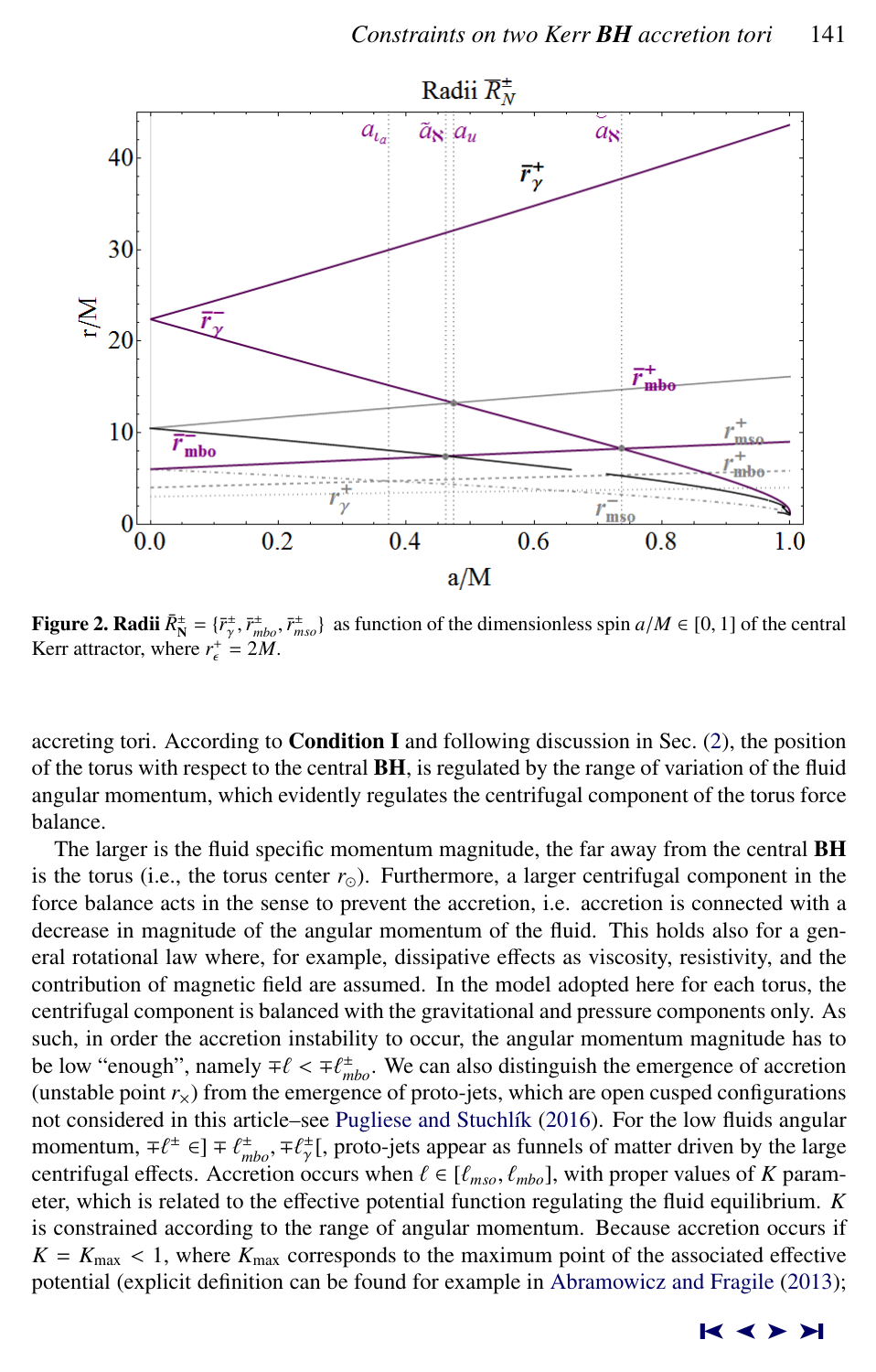Pugliese and Stuchlík [\(2015\)](#page-15-0)), and the minimum point of the hydrostatic pressure. The larger is *K*, the bigger is the torus (the elongation in the equatorial plane).

For  $r_{\odot} \gg r_{mso}$  there is  $\ell > \ell_{\gamma}$  and the *K* parameter, related to the fluid elongation is bounded in the range  $K < 1$ , where  $K = 1$  is the asymptotic value the effective potential. The gravo-hydrodynamic **P-W** instability cannot occur, and the Boyer surfaces are regular (absence of cusp)–see outer tori of Fig. [\(4\)](#page-7-0). This situation corresponds to the absence of a minimum pressure point defining the unstable point of the torus from the point of view of the force balance condition. Concerning the location of the tori centers, in the development of the **RAD** model in Pugliese and Stuchlík [\(2015\)](#page-15-0), radii  $\bar{R}_N$  have been introduced. These radii, defined similarly to the set  $R_N$ , through the fluid angular momentum, set the location of tori centers according to the ranges of specific angular momentum and reflect the geodesic structure of the Kerr spacetime at greater distance.

Increasing the magnitude of the fluid specific angular momentum, the tori centers shift outwardly with respect to the black hole, the  $\bar{R}_N$  are the boundaries of the regions where the centers are located according to given  $\ell$ . Therefore, by considering  $\bar{R}_N$ , we can more precisely restrict the position of the torus center with respect to the central attractor. These precisely restrict the position of the torus center with respect to the central attractor. These conditions reflect of the geometrical structure of the Kerr spacetime and therefore they are describing purely general relativistic effect. Similar constraints are considered also in other models of accretion tori in presence of magnetic field or dissipative effects.

The main idea of the analysis presented below consists in verifying that the condition on force balance in the tori, is fulfilled for a couple of tori to form and for accretion from them to occur. Here we reduce the problem to the analysis of the set of parameters,  $\ell$ and  $K$ ,–details on this approach are thoroughly discussed in Pugliese and Stuchl $\hat{\kappa}$  [\(2015,](#page-15-0) [2016\)](#page-15-0); [Pugliese and Stuchlik](#page-15-0) [\(2018\)](#page-15-0); Pugliese and Stuchlík [\(2017b\)](#page-15-0). A great advantage of this approach is that this makes the torus analysis simpler, providing an immediate way to fix constraints, and eventually to provide tori as initial configurations for more general GRMHD models. On the other side, *ranges* of variation for the specific angular momentum of the fluids and the parameter *K* are provided. Finally, from the methodological point of view, it is clear that given the Conditions I, part of the analysis refers to the geodesic structure of Kerr's geometry, defined by the radii  $r_i^{\pm} \in R_N^{\pm}$ , limiting the location of the critical points of the hydrostatic pressure in the torus (this holds also for other torus models where the edge of the accretion torus is in the range  $[r_{mso}, r_{mbo}]$ ). The angular momentum fixes also the constraints on *K* and therefore the outer edge of the torus. As the possibility for accretion to occur is regulated by the range of variation of fluid angular momentum, and the fluid angular momentum regulates also the location with respect to the central BH, of the radii  $R_N^{\pm}$ , then, we may set constrains for accretion directly to the condition on  $R_N^{\pm}$  rather then to the angular momentum range. For an accurate description of how these procedures are applied we refer to Pugliese and Stuchlík [\(2017b\)](#page-15-0). Further details, particularly on the role of the radii  $R_N^{\pm}$  could be found in Pugliese and Stuchlík [\(2016\)](#page-15-0), while more discussion is in [Pugliese and Stuchlik](#page-15-0) [\(2018\)](#page-15-0).

(1) Quiescent tori Two equilibrium (quiescent) tori,  $(\ell \mathbf{c})$  or  $(\ell \mathbf{r})$ , can exist in the spacetime of any Kerr attractor, if their specific angular momenta are properly related [\(Pugliese](#page-15-0) and Stuchlík, [2017a\)](#page-15-0).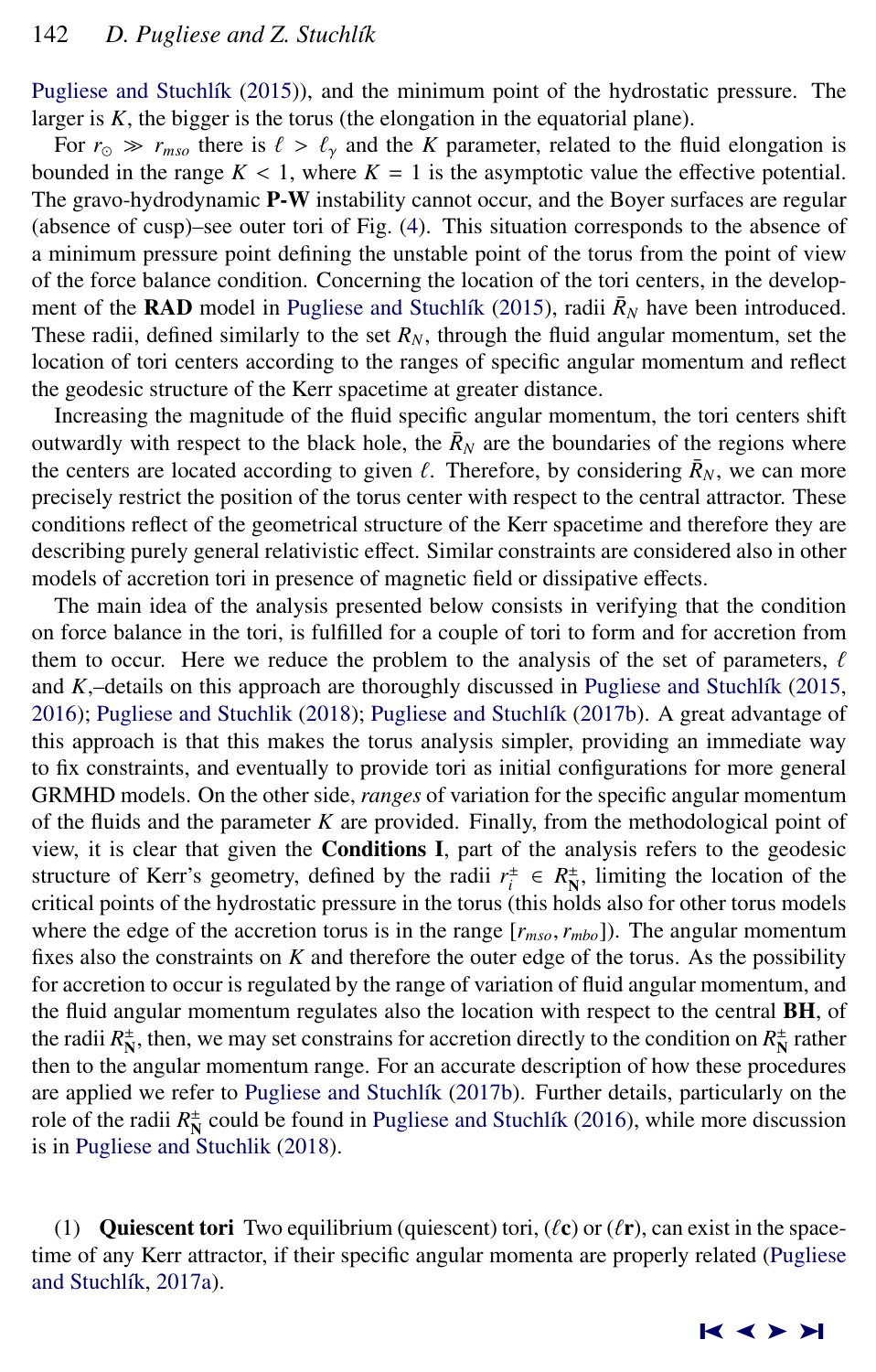<span id="page-6-0"></span>

**Figure 3. Counterrotating couple** of accretion torus orbiting a central Kerr black hole attractor with spin  $a = 0.382M$ . Cross sections on the equatorial plane of the Roche lobes corresponding to a couple made by an inner counterrotating torus  $C_i^+$  in accretion and an outer corotating torus  $C_o^-$  (*left*), and a couple made by an inner corotating quiescent C<sub>i</sub> torus and an outer counterrotating torus C<sub>i</sub><sup>*o*</sup>, being in accretion (*right*). In couples  $(C_i^*, C_o^-)$  with an inner torus in accretion, an outer torus may be formed<br>around any Kerr attractor with  $a \in [0, M]$  but only for  $a \in [0, \tilde{a}]$ , the outer corotating torus of the around any Kerr attractor with  $a \in [0, M]$  but only for  $a \in [0, \tilde{a}_{\mathcal{S}}]$ , the outer corotating torus of the couple may reach the condition for instability. Couples  $(C_i^-, C_o^+)$  with one or both tori in accretion<br>may exist around any Kerr attractor (excluding the Schwarzschild limit  $a = 0$  for a static attractor) may exist around any Kerr attractor (excluding the Schwarzschild limit  $a = 0$  for a static attractor). This illustrative case was obtained by integrating the equations for the Boyer surfaces in the general relativistic model of thick accretion tori in the Kerr geometry, with constant fluid specific angular momentum – see for example Pugliese and Stuchlík [\(2015,](#page-15-0) [2016\)](#page-15-0):  $r_{mso}^{\pm}$  are the marginally stable circular orbits for counterrotating and corotating matter respectively,  $r_{\times} \in ]r_{mbo}, r_{mso}[$  locates the inner edge of the accreting torus,  $r_{mbo}$  is the marginally bounded orbit,  $r_{\odot}$  is the center of the correspondent Roche lobe (point of maximum hydrostatic pressure), and  $(x, y)$  are Cartesian coordinates. For the case of a couple  $(C_i^+, C_o^-)$  (*left*) accretion phase is possible *only* for the inner counterrotating torus (according to **Condition 1**). In the couple  $(C_i^-, C_o^+)$  (*right*) the inner  $C_i^-$  torus may accrete onto the attractor, or accretion may emerge from the outer counterrotating torus  $C_o^+$ , or both the tori can accrete, as shown in picture. Eventually in both cases,  $(C_i^+, C_o^-)$  and  $(C_i^-, C_o^+)$  collision between the Roche lobes of the tori is in general possible.

(2) The Schwarzschild attractor and the corotating accreting torus: constraints If a corotating toroidal disk is accreting onto the Kerr black hole, or if the attractor is *static* (*a* = 0), there *cannot* exist any inner (corotating or counterrotating) torus between the outer accreting torus and the attractor. Then an outer, quiescent corotating torus can exist as is illustrated in Fig.  $4$ –*right* ( $(\ell$ **c**)couples), or an outer counterrotating, quiescent or accreting disk can exist as illustrated in Fig. 3–*right*.

(3) Kerr attractor and presence of a counterrotating accreting torus. If the accreting torus is *counterrotating* with respect to the Kerr attractor, there is *no* inner (the closest to the attractor) counterrotating torus between the attractor and the outer accreting torus, only outer quiescent corotating and counterrotating torus can exist as illustrated in Fig. 3–*left* and Fig. [4–](#page-7-0)*left* respectively.

(4) Location of the accreting torus: the Schwarzschild case and the  $({\ell c})$  versus  $(\ell r)$  cases. For two  $(\ell c)$  tori, or if the attractor is static, two orbiting tori cannot *both* be in accretion, neither the *outer* torus of the couple may be in accretion, only the inner torus can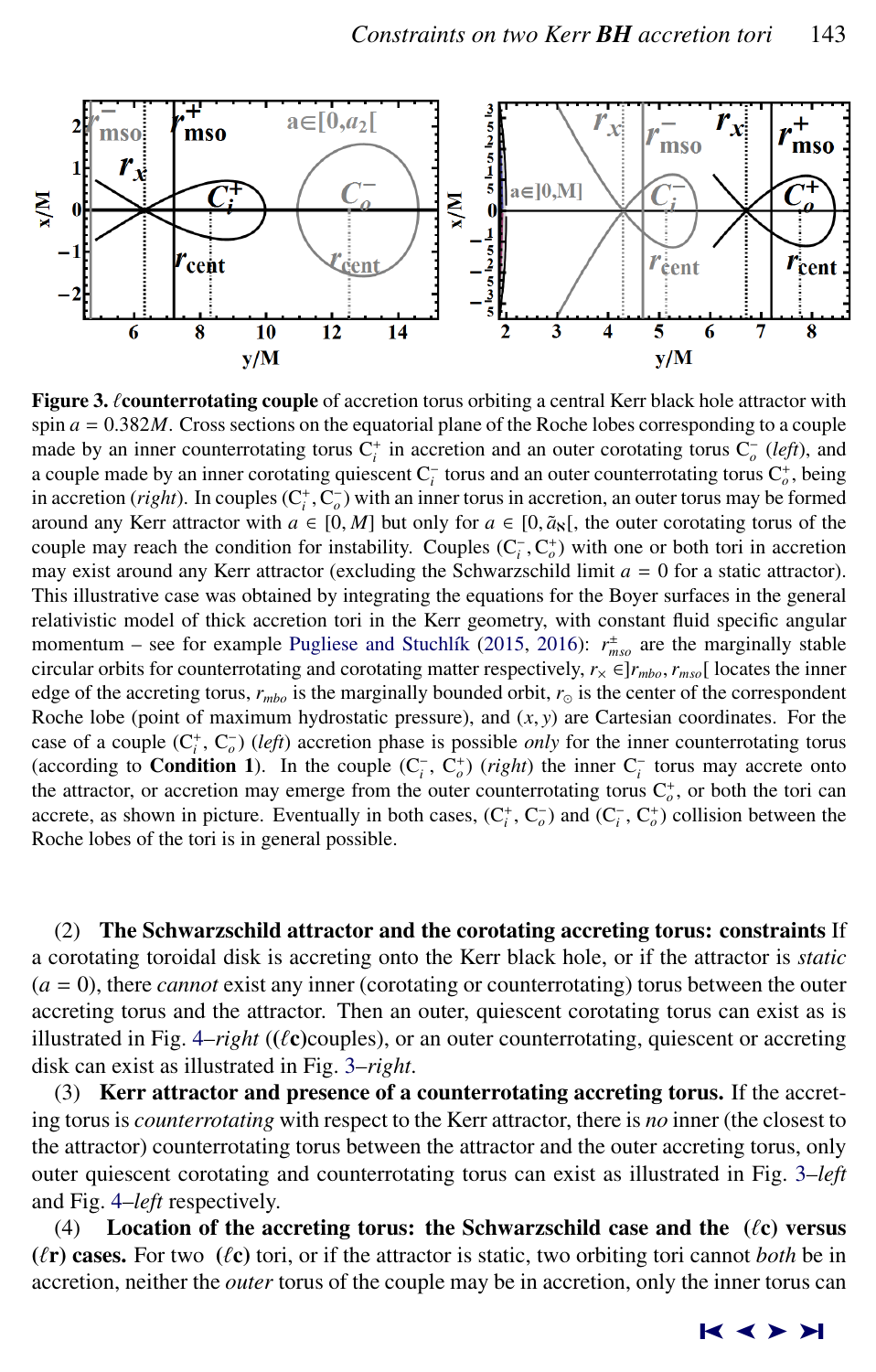<span id="page-7-0"></span>

Figure 4.  $\ell$  corotating couple of accretion torus orbiting a central Kerr black hole attractor with spin  $a = 0.382M$ . Cross sections on the equatorial plane of the Roche lobes correspondent to a couple of counterrotating tori  $(C_i^+, C_o^+)$  (*left*), and corotating tori  $(C_i^-, C_o^-)$  (*right*),  $(x, y)$  are Cartesian<br>coordinates. These countes with inner accreting tori may be formed around any Kerr black hole cencoordinates. These couples with inner accreting tori may be formed around any Kerr black hole central attractor. Roche lobes are obtained as solutions for Boyer equipotential surfaces in the general relativistic model of thick accretion tori in the Kerr geometry, with constant fluid specific angular mo-mentum – see for example Pugliese and Stuchlík [\(2015,](#page-15-0) [2016\)](#page-15-0):  $r_{mso}^{\pm}$  are the marginally stable circular orbits for counterrotating and corotating matter respectively,  $r_{mbo}$  is the marginally bounded orbit,  $r_{\odot}$ is the center of the Roche lobe (point of maximum hydrostatic pressure),  $r_x \in ]r_{mbo}, r_{mso}[$  locates the inner edge of the accreting torus. For an  $(\ell c)$  couple accretion may emerge only from the inner torus. Collision between the Roche lobes of the tori, here shown for the couple  $(C_i^-, C_o^-)$  (*right*), may be possible in any  $(0<sup>c</sup>)$  couples possible in any  $(\ell c)$  couples.

be accreting as demonstrated in Fig. 4. In the  $(\ell r)$  couple, an accreting corotating torus *must be* the inner one of the couple. This implies that a possible outer torus may be corotating (non accreting), or counterrotating (which may be in accretion under proper conditions) with respect the central black hole – Fig. [3.](#page-6-0)

(5) Focusing on the corotating torus of the couple. A corotating torus can be the outer of a couple where the inner accreting torus is counterrotating with respect to the Kerr black hole – Fig. [3–](#page-6-0)*left*. In this case the outer corotating torus *cannot be* accreting, for *before* this occurs, the outer corotating torus starts to collide and eventually merges with the inner counterrotating torus.

(6) The couple made by an inner accreting counterrotating torus and an outer corotating torus. The system consisting of an inner accreting counterrotating torus and an outer equilibrium corotating torus may be formed in any spacetime, but the faster is the attractor, the farther away should be the outer torus. This also implies the outer torus has large specific angular momentum Pugliese and Stuchlík [\(2015,](#page-15-0) [2017b\)](#page-15-0); [Pugliese and Stuchlik](#page-15-0) [\(2018\)](#page-15-0); Pugliese and Stuchlík [\(2017a\)](#page-15-0). In this couple *only* the inner counterrotating torus can accrete onto the attractor – Fig. [3–](#page-6-0)*left*. We can particularize these arguments by saying that the corotating torus can be "close" to the phase of accretion (say here  $r_\times \geq r_{mso}^-$ ), before the merge may occur, only in the geometries of attractors with dimensionless spin  $a \leq \tilde{a}_N$ . Collision between the tori may occur if  $a \approx \tilde{a}_s$  – see Pugliese and Stuchlík [\(2017b\)](#page-15-0).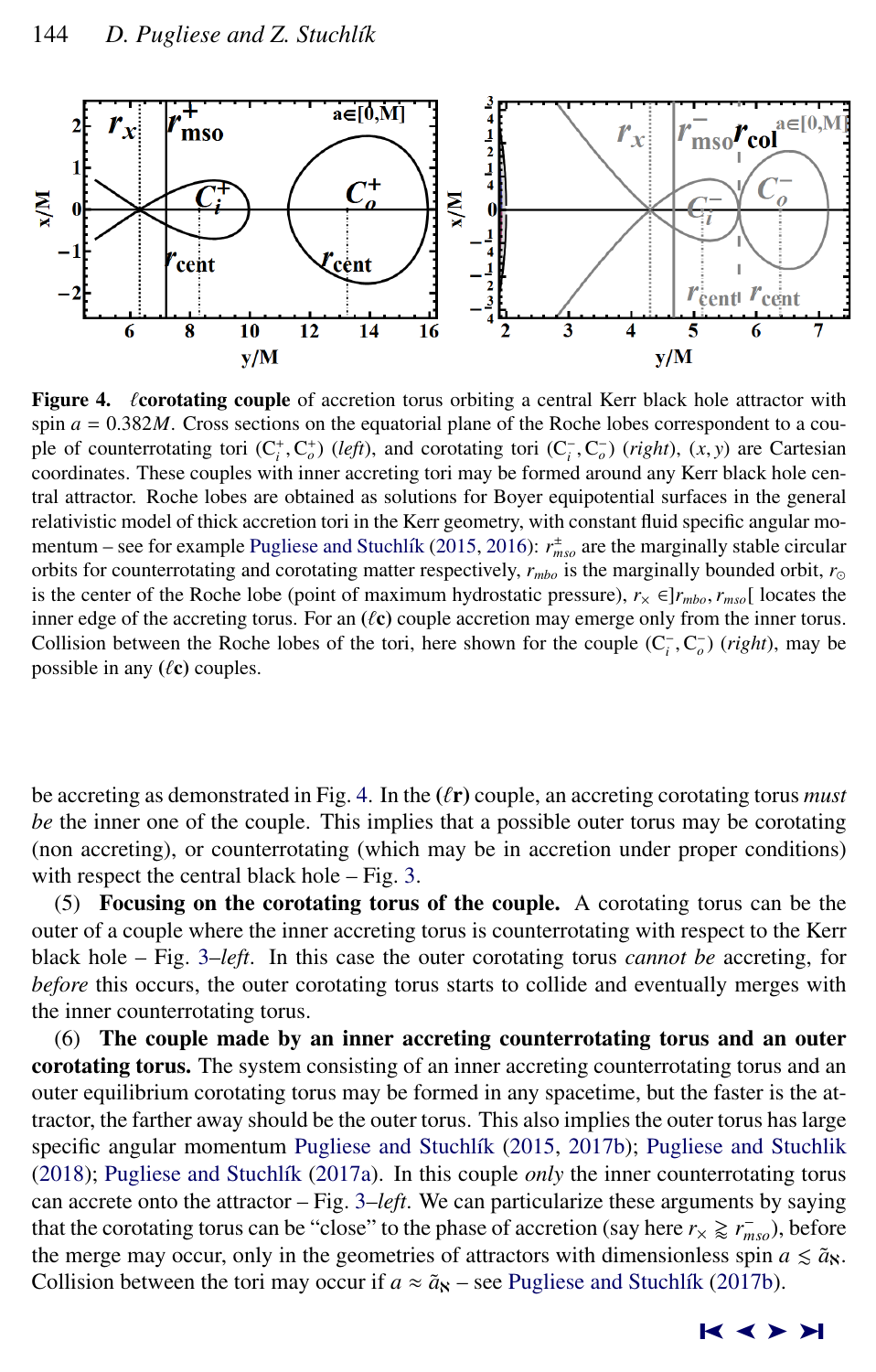(7) **Double accretion I: couple C** $\chi$  < C $\chi$ <sup>+</sup> If a counterrotating torus is accreting onto the central black hole there could be an inner corotating torus, which may even accrete onto the spinning attractor – see Fig. [3–](#page-6-0) *right*. However, the lower is the Kerr black hole dimensionless spin, say  $a \leq a_u$ , the lower must be the corotating torus specific angular momentum (Pugliese and Stuchlík, [2017b\)](#page-15-0).

(8) Double accretion II Remarkably, both the inner corotating torus of the couple and the outer counterrotating one of a couple can accrete onto the attractor. In an  $(\ell r)$  couple, a corotating torus can be accreting onto the attractor only if it is the *inner* of the couple where the outer counterrotating torus can be in equilibrium or in accretion – Fig. [3–](#page-6-0)*right*. A counterrotating torus can therefore reach the instability being the inner or the outer torus of an  $(\ell r)$  couple.

(9) Summary: the situation for a torus in accretion For a torus in accretion the following two cases may occur: a) for a *static* attractor only the *inner* torus may accrete, while the outer of the couple has to be in equilibrium. A torus collision occurs before the outer torus may accrete. This is the former point  $2$ . b) if the torus is orbiting a Kerr attractor then we need to distinguish the case of a corotating torus from that of a counterrotating one. b-I If the accreting torus is corotating with respect to the central Kerr black hole then the following two cases may occur: b-I-i) The accreting corotating torus is the inner torus of a  $(\ell c)$  couple, and the other corotating torus should be outer and in equilibrium  $-$  Fig. [4–](#page-7-0)*right*. **b**-**I**-ii) The accreting corotating torus can be the *inner* of an  $(\ell r)$  couple where the outer torus is counterrotating and can be in equilibrium or in accretion – Fig. [3](#page-6-0) *right*. b-II) If, on the other hand, the accreting torus is counterrotating, three situations may arise. **b-II-i**) The counterrotating accreting torus can be the inner of a  $(\ell_{\mathbf{C}})$  couple where the outer one is in equilibrium, as follows from point  $3$  – see Fig. [4–](#page-7-0)*left*. **b**-II-ii) the counterrotating accreting torus may be the inner of an  $(\ell r)$  couple where the outer one, corotating with respect to the black hole, has to be in equilibrium – Fig. [3–](#page-6-0)*left*. The outer torus is close to the conditions for accretion only for slow attractors with  $a < \tilde{a}_8$ . **b-II**iii) The counterrotating accreting torus can be the *outer* of an  $(\ell r)$  couple where the inner corotating torus may be in equilibrium or in accretion – Fig. [3–](#page-6-0)*right*.

(10) **Summary: the**  $(\ell r)$  **couples** Focusing on the  $(\ell r)$  couples, suppose that a *counterrotating* torus will first be formed around a Kerr attractor. This could be therefore the inner torus of a possible couple. Then we know that *only* the inner torus may accrete onto the attractor, no outer corotating or counterrotating torus can reach the instable phase in this double system. In the geometries of the fast Kerr attractors, with dimensionless spin  $a \ge \tilde{a}_{\mathbf{S}}$ , the outer corotating torus of the ( $\ell$ r) couple should be far enough from the attractor to avoid collision (for example for the perfect fluid thick torus model this would imply  $\ell > \ell_{\gamma}$  and  $r_{\odot} > \overline{r_{\gamma}}$  – (Pugliese and Stuchlik, [2016\)](#page-15-0)). The slower is the attractor, the closest can be the outer corotating torus (at generally lower specific angular momentum). If on can be the outer corotating torus (at generally lower specific angular momentum). If, on the other hand, an inner *corotating* torus will first be formed and it is accreting onto the central Kerr black hole, then an outer torus may be formed in any Kerr spacetime, it can be corotating or counterrotating. In this last case the outer torus can be also in accretion We have set out the range of location of the center  $r_{\odot}$  through an assessment on the limits of variation of the specific angular momentum of the fluid,  $\ell$ , that has been especially studied for the geometrically thick torus model. This boosted precision in the limiting spins serves us only as an example of application of these results – (Pugliese and Stuchlík, [2017b\)](#page-15-0).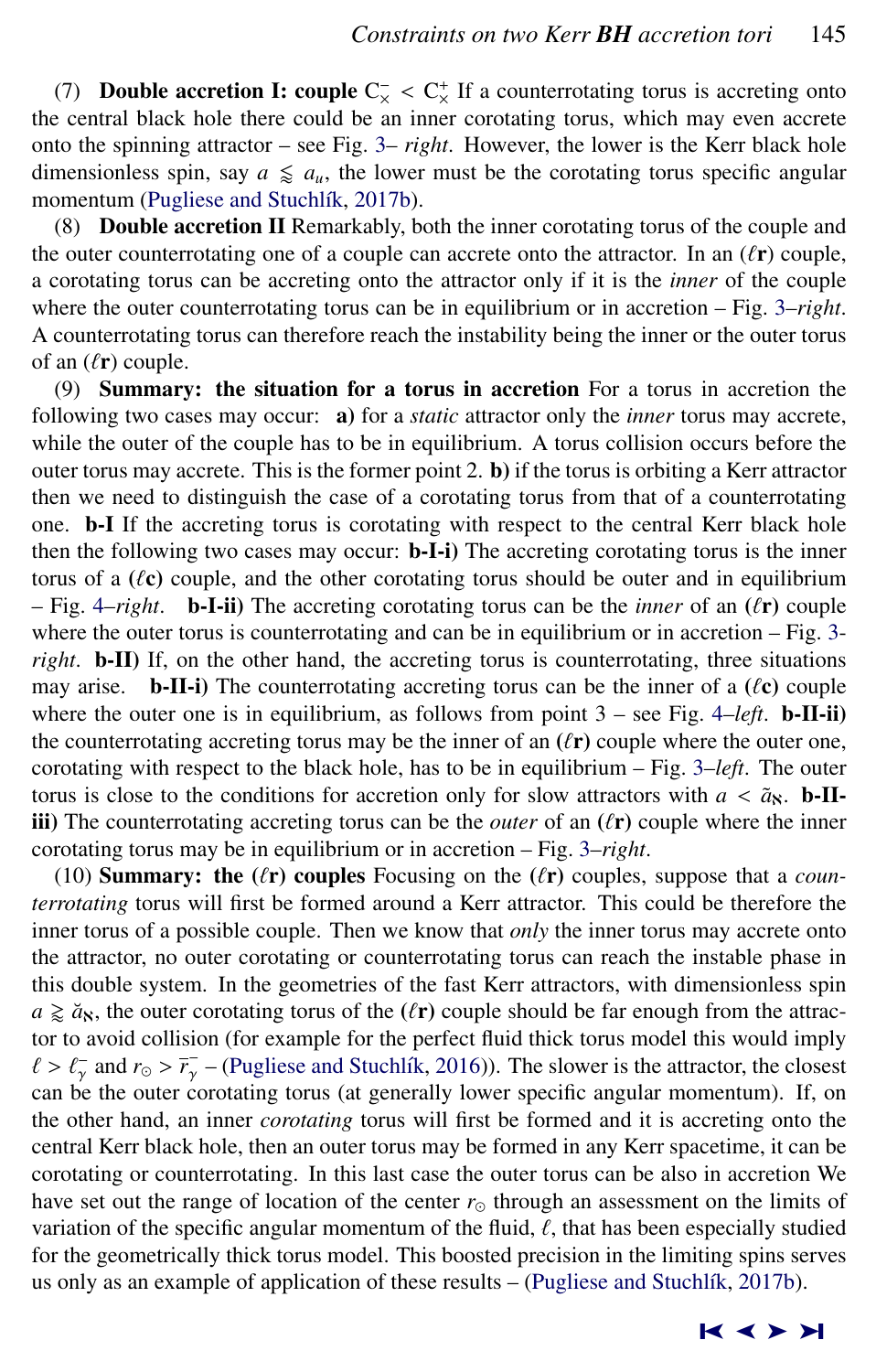(11) Emergence of the instability in a couple Considering the emergence of possible accretion phase, in all  $a \in [0, M]$  geometries collision is possible under appropriate constraints, but for some cases collision is inevitable following the emergence of the unstable phases of accretion of one or both configurations of the couples. For  $a \in [0, M]$  ( $\ell$ c) couples  $C^{\pm} < C_{\times}^{\pm}$  cannot exist (merging with the outer equilibrium torus would precede the formation of this doubled system), while the  $(\ell e)$  couples  $C^{\pm} < C^{\pm}$  and  $C^- < C^{\pm}$  may be formation of this doubled system), while the  $(\ell \mathbf{c})$  couples,  $C_{\mathbf{c}}^{\pm} < C^{\pm}$  and  $C_{\mathbf{c}} < C^{\pm}$  may be formed. The  $(\ell \mathbf{r})$  couple  $C_{\mathbf{c}} < C^{\pm}$  is possible in  $a \in ]0, M]$ ; in the case of a static attractor formed. The ( $\ell$ r) couple  $C_{\lambda}^- < C_{\lambda}^+$  is possible in  $a \in ]0, M]$ : in the case of a static attractor, described by the Schwarzschild geometry there is  $R^+ - R^-$  and the ( $\ell$ r) couples must fulfill described by the Schwarzschild geometry, there is  $R_N^+ = R_N^-$  and the ( $\ell$ r) couples must fulfill<br>the constraints of the ( $\ell$ c) couples. In the geometries  $[\tilde{\alpha}_N, M]$  only the ( $\ell$ r) couples where the constraints of the ( $\ell$ c) couples. In the geometries  $]\tilde{a}_N$ , *M*[ only the ( $\ell$ r) couples where  $C_{\times}^{+}$  <  $C^{-}$  or  $C^{+}$  <  $C^{-}$ , with  $C^{-}$  close to accretion may exists .<br>
(12) Summary To summarize our analysis, we identify to

(12) Summary To summarize our analysis, we identify two classes of Kerr attractors, distinguished according to the features of the orbiting  $(\ell r)$  couples: a) The fast attractors, with dimensionless spin  $a \in ]\tilde{a}_8$ , *M*] where there are no ( $\ell$ **r**) couples,  $C_{\times}^+ < C^-$  or  $C^+ < C^-$ , with an outer corotating torus close to the accretion phase – point 6 and Fig. 3–*left* The with an outer corotating torus close to the accretion phase – point 6 and Fig. [3–](#page-6-0)*left* The faster is the Kerr attractor ( $a \geq a_N$ ) the farther away should be the outer torus with large specific angular momentum to prevent collision – point 9. The attractors with  $a > a_u > a^x$ , where the outer counterrotating torus of the  $(\ell r)$  couples C<sup>-</sup> < C<sup>+</sup> are possible in different conditions on the fluid specific angular momentum and the inner torus may be in accretion. conditions on the fluid specific angular momentum and the inner torus may be in accretion, as in Fig. [3-](#page-6-0)*right*, or quiescent – see point 7. b). The slow attractors, with dimensionless spin  $a \in [0, \tilde{a}_N]$ : in these geometries an outer torus of a  $C^+_{\times} < C^-$  couple may be close<br>to the accretion phase–Eig 3–*left* point 6. In the field of attractors with  $a < a$ , the outer to the accretion phase–Fig. [3–](#page-6-0)*left* point 6. In the field of attractors with  $a < a<sub>u</sub>$  the outer counterrotating torus may form a  $C^{-} < C_{\times}^{+}$  couple where the inner torus can be eventually in<br>accretion – see Fig. 3–*right*, but with sufficiently low specific angular momentum. Finally accretion – see Fig. [3–](#page-6-0)*right*, but with sufficiently low specific angular momentum. Finally, Schwarzschild attractors ( $a = 0$ ) are characterized by ( $\ell$ **r**) or ( $\ell$ **c**) doubled systems where only the inner torus can be in accretion as illustrated in Figs [4](#page-7-0) or Figs [3–](#page-6-0)*left*. In fact, the geometric properties of the static spacetimes do not differentiate doubled systems according to the relative rotation of the two tori (point 2).

# 4 CONCLUSIONS

We proved that only specific couples of toroidal accretion tori may orbit around a central Kerr black hole attractor: each torus is constrained by the presence of the second torus of the couple accordingly with the restriction provided by the Kerr background geometry. Analogously, collisions between tori and then merging arise, especially in the emergency of the unstable phases of the single torus evolution, which leads ultimately to the accretion into the central Kerr black hole. As a consequence of this the accretion of a single torus would in fact be preceded by a necessary merging with the torus companion. For all these reasons, the existence of the double torus systems appear to be in general strongly constrained and, ultimately, such a configurations are possible only in few situations and under specific circumstances. Essential in this respect is the relative rotation of the tori in the couple, and the rotation with the respect to the central attractor.

The torus couples may be formed during different stages of the black hole life, interacting with the surrounding matter for tidal disruption of a star or resulting from some gas clouds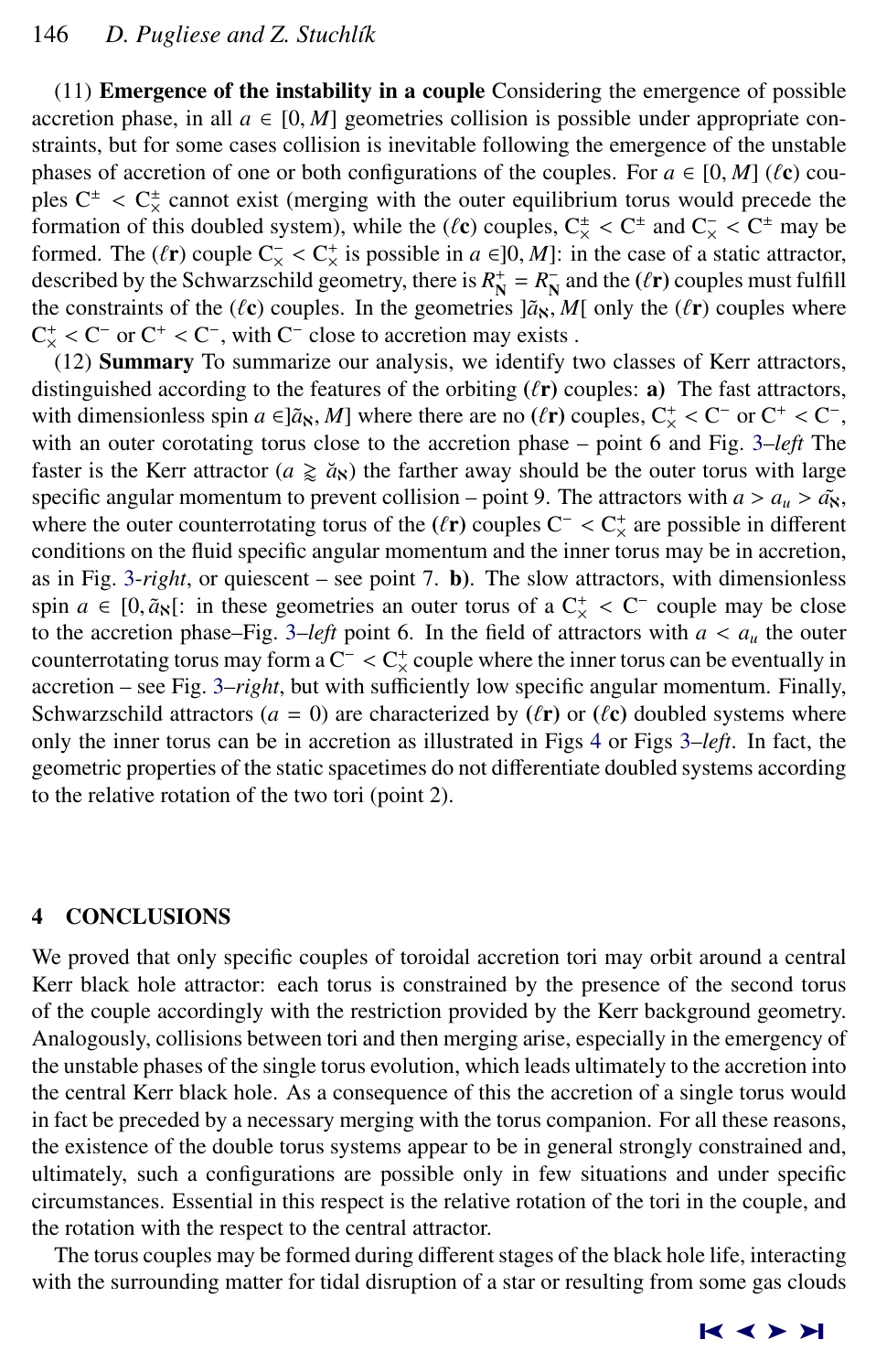<span id="page-10-0"></span>[\(Nixon et al.,](#page-15-0) [2012,](#page-15-0) [2013;](#page-15-0) [Dunhill et al.,](#page-14-0) [2014;](#page-14-0) [Alig et al.,](#page-14-0) [2013;](#page-14-0) [King and Pringle,](#page-14-0) [2007,](#page-14-0) [2006;](#page-14-0) [Krolik and Hawley,](#page-14-0) [2002;](#page-14-0) [Miller et al.,](#page-14-0) [2015\)](#page-14-0).

The setup provided in this letter provides the necessary conditions for the formation of these doubled configurations, and we expect they could be the starting point for further analysis in future investigations which may focus on their formation and especially the associated phenomenology. The unstable phases of such configurations, we expect, may reveal of some significance for the high energy astrophysics related especially to accretion onto supermassive black holes, and the extremely energetic phenomena occurring in quasars and AGN that could be observable by the planned X–ray observatory ATHENA  $^2$ .

#### ACKNOWLEDGEMENTS

D. P. acknowledges support from the Junior GACR grant of the Czech Science Foundation No:16-03564Y.

Z. S. acknowledges the Albert Einstein Centre for Gravitation and Astrophysics supported by grant No. 14-37086G.

# APPENDIX A: SOME NOTES ON THE GRAPHS FORMALISM

In this section we add some notes on the graph formalism introduced in [Pugliese and](#page-15-0) Stuchlík [\(2016\)](#page-15-0) and extensively used in Pugliese and Stuchlík [\(2017b,c\)](#page-15-0); [Pugliese and](#page-15-0) [Stuchlik](#page-15-0) [\(2018\)](#page-15-0); Pugliese and Stuchlík [\(2017a\)](#page-15-0). The adoption of these schemes have proved to be an useful tool in the determination of the system states, as defined more precisely below, and especially in the investigation of tori evolutions as transition from different states: from the initial equilibrium (non accretion) state to accretion or collision or, eventually, tori collision where with one or two tori in accretion. Details concerning the graphs for a tori couple of Figs [4](#page-7-0) and [3](#page-6-0) have been extensively discussed in Pugliese and Stuchlík [\(2017b\)](#page-15-0), here we discuss some general aspects of the graph formalism clarifying some relevant notions. As seen in Sec. [\(3\)](#page-3-0), toroidal tori are related by boundary conditions dictated by the requirement of not penetration of matter (no tori overlapping) and by the geometric constraint for the equilibrium configurations determined by the geometric properties of the Kerr background. These conditions however have to be relaxed to consider the case of tori collision in the macro–structure. We distinguish four types of unstable couples of orbiting configurations (or unstable *states* of the macro–configurations): (I) the *proto jet–proto jet* systems, corresponding to couples of open cusped surfaces, (II) the *proto jet–accretion* systems, where the proto–jet can follow or precede the accretion point, and finally the (III) *accretion–accretion* systems, where matter can accrete onto the attractor from several instability points. However, not all these states can actually exist. We have proved that states formation and stability depend on the dimensionless spin of the attractor, the tori relative rotation respect to the central BH, and the relative rotation of the fluids in the tori (i.e. if they are  $\ell$ corotating or  $\ell$ counterrotating).

http://the-athena-x-ray-observatory.eu/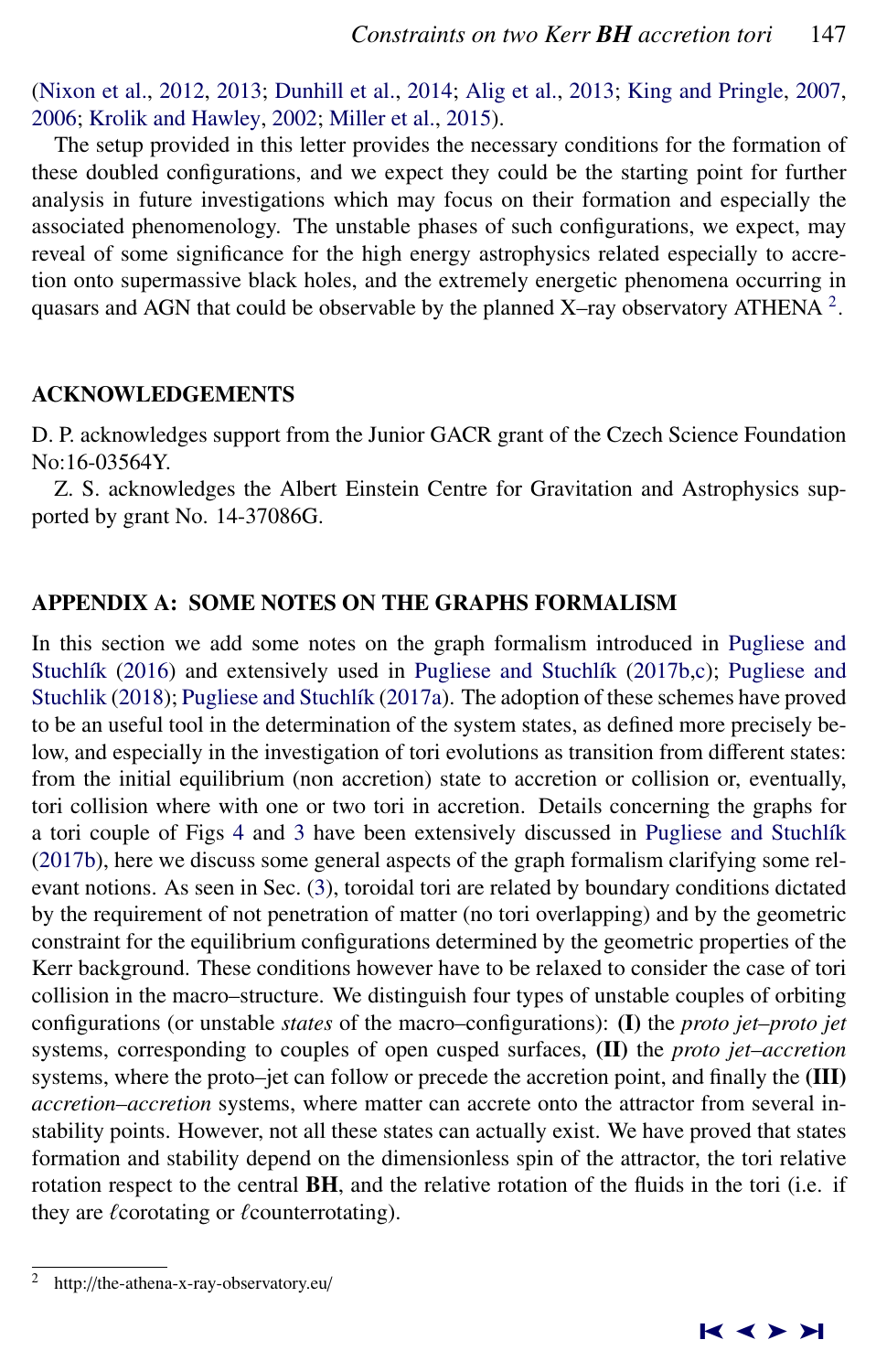# 148 *D. Pugliese and Z. Stuchl´ık*

The five fundamental states, constituted by the  $(I)$  –  $-I$ **II**) and  $(III)$  couples constituted by all unstable configurations, and (IV) *proto jet–non–accreting* configurations, (V) *accreting –non–accreting* tori can be combined for RADs made up by more that two tori. In this framework, the exploration of the internal dynamics of the macrostructure required the introduction of the notion of *geometrical correlation* between two configurations of a state, when the two surfaces may be in contact, in accordance with the constraints of the system (Pugliese and Stuchlík, [2016\)](#page-15-0), then feeding or collision phenomena happen, leading eventually to a transition of the couple state and, in the end, of the entire macro–configuration. As a consequence of this, we face the problem of the *state evolution* i.e. the initial couple of configurations (starting state) evolves towards a transition from a stable solution to unstable one or viceversa. This analysis has lead to conclusion for example that in some cases equilibrium configurations can only lead to proto–jet configurations and not to the accretion.

More specifically, two sub–configurations of a **RAD** are said to be geometrically correlated if they may be in contact according to some constraints settled on their morphological or stability evolution. A part of the **RAD** analysis is therefore dedicated to establish the possible geometric correlation of tori in the macrostructure giving a number of features set in advance. It is clear that a geometrical correlation in a ringed structure induces a causal correlation in a couple, when the morphology of an element can be regarded as a result of that correlation, in the instability such as collision. On the other hand, causally correlated tori are tied by penetration of matter, which implies necessarily a geometric interaction between two sub–configurations.

Graph schemes essentially serve to represent the evolution of a couple, constituting the internal structure of a RAD, thus below we introduce two important concepts regarding the accretion torus dynamics in a state.

(a) the configuration sequentiality: the relative locations of the tori centers (the *sequentiality* of the centers), (b) the relative location of the possible instability points (the *sequentiality* of the maximum points of the effective potential).

It is useful then to use the schemes in Fig. [A1,](#page-12-0) where five main states, with at least one unstable (with the cusp), are sketched. The different states for the  $\ell$ corotating couples and the  $\ell$ counterrotating ones are specified in Pugliese and Stuchl $\ell$ k [\(2017b\)](#page-15-0), discussing the evolution of the possible individual configurations, from the initial state to a final one, following the *evolutive lines* of Fig. [A1,](#page-12-0) which actually represent transitions between (main) states of the couple, which are represented by the *state lines* of Fig. [A1.](#page-12-0) The analysis of RAD can be supported by the construction of these diagrams and the determination of the constraints of the *evolutive* and *state lines*. Not all the initial and final states are possible and not all the evolutive lines are actually possible for different attractors. Schemes of the main classes of Fig. [A1](#page-12-0) can be seen as *graphs* (see for example [Trudeau](#page-15-0) [\(1993\)](#page-15-0)), each of the five main classes being therefore featured in the graphs. More precisely each scheme is a vertex labeled graph that, we say, is *centered* on a main state (circle vertexes in Fig. [A1\)](#page-12-0) on which all the evolutive lines converge (point) or diverge. The evolutive lines are then oriented with the head and tail into two vertexes of the graph. There are two classes of lines: the evolutive lines which are oriented, and the state lines which are not oriented (in Fig. [A1\)](#page-12-0). Evolutive lines divide the graph into two parts centered around the center, namely in the *antecedent section*, from which the heads of the arrows converging at the center start,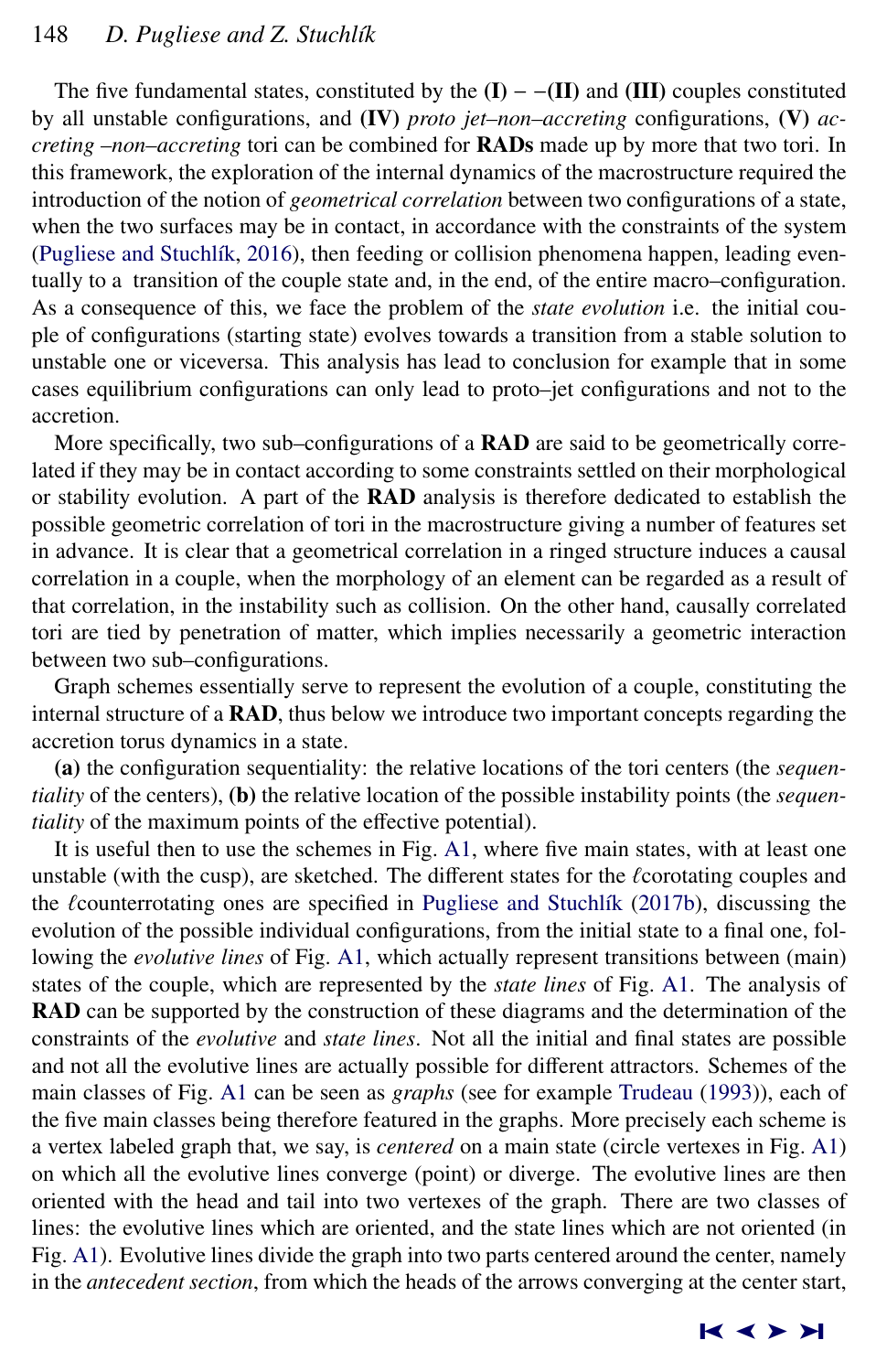<span id="page-12-0"></span>

Figure A1. The five possible main states with at least one unstable configuration, for a couple (circled) of the classes  $C$ ,  $O$ ,  $O_x$  and  $C_x$ . The stability is fixed but not the rotation with respect to the black hole, nor the sequentiality, according to the location of the maximum pressure points (>). Dashed arrow–lines (evolutive lines) show the evolution of the possible individual configuration, and start from the initial main state and point to the ending. Black continuum lines indicate the status of the couple in a specific evolutionary phase of the couple. States with fixed sequentiality are represented by black lines with arrows, the direction of the arrow is in accordance to the sequentiality relation, in the order of configuration (and criticality). Where uniquely fixed, the region of specific angular momentum is indicated close to each configuration. All the possible initial and final states of the evolutive lines to and from the circled couple are shown.

and the *subsequent section* which is the one onto which the evolutive lines starting from the center of the graph or crossing the center, with head in the antecedent section, converge, see Fig. A1. Two vertices can be connected by two evolutive lines pointing in the same direction (section), with different paths (however we assume throughout this work that the specific angular momentum and the *K*–parameter, whose variations determine the transition from a stable to an unstable solution, do vary continuously). A graph may also have only one section, for example the first graph centered on the principal state of open configurations  $O_x - O_x$ , where the only existing section is the antecedent one and then all the evolutive lines converge at the central state. A vertex can also belong to the states, and therefore vertexes, of two different sections. That is, it can be connected to vertexes in a main state from which evolutive lines, having the opposite direction, start. However, an evolutionary line has only one possible orientation: an evolutionary loop that here means a return to a previous state for the same vertex is not considered (Pugliese and Stuchlík, [2016,](#page-15-0) [2017b\)](#page-15-0). As discussed in the text, this process may be possible, for example transition  $C \rightarrow C_x \rightarrow C$ . Two vertexes can be connected by two evolutive lines, say one is a composition of (only) two evolutive lines connecting one vertex (the head) to a third vertex and the second line connecting this vertex to the second one (the tail), which is a composition of more lines representing different steps. State lines are not oriented in the graphs (of the main states). A state line has usually two possible ordinations, the sequen-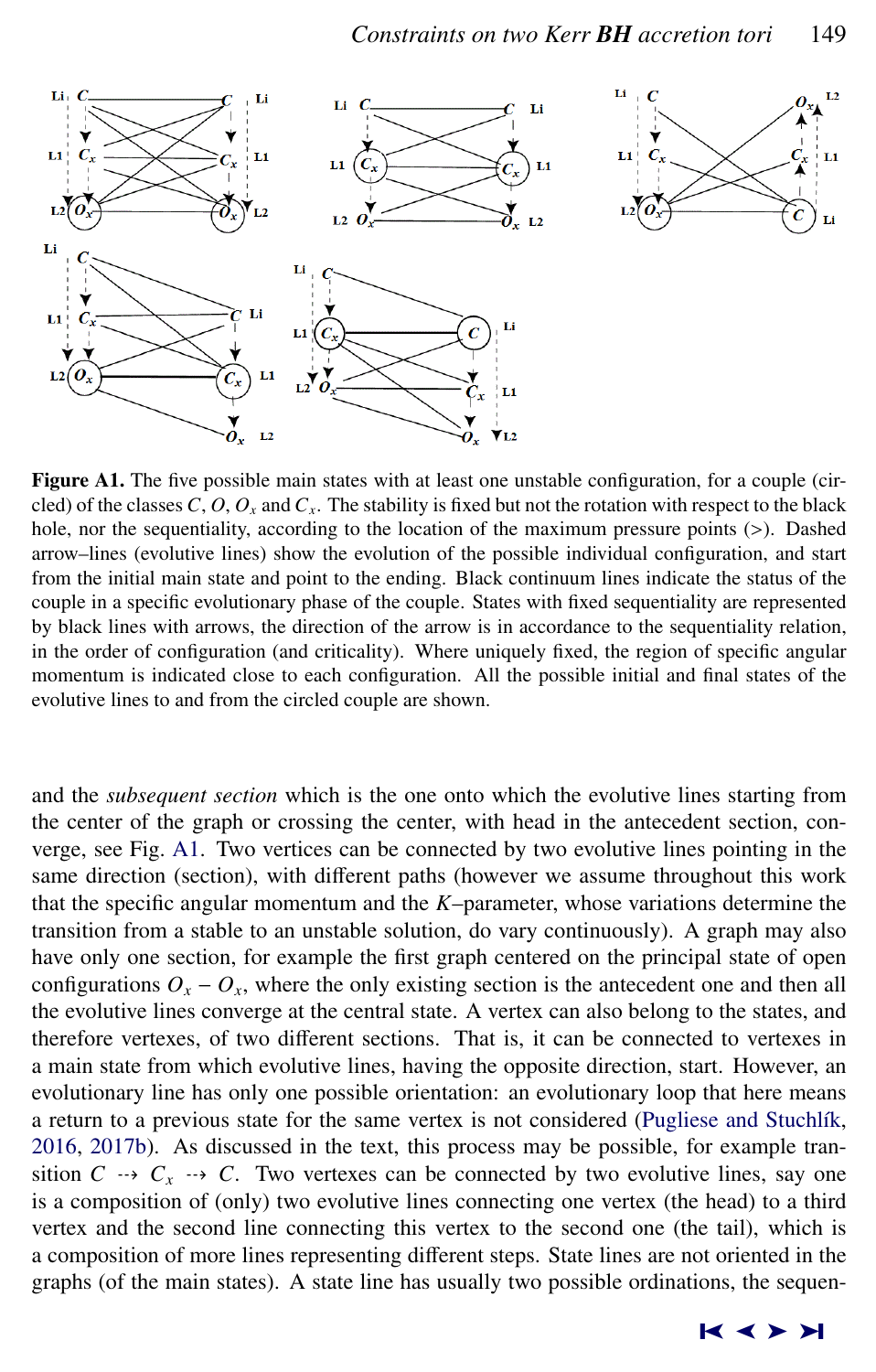tiality, of minimum or maximum respectively, then the lines are directed and undirected in this sense. We note that symmetry relations are not generally possible in the state lines, as in details discussed Pugliese and Stuchlík [\(2016\)](#page-15-0); [Pugliese and Stuchlik](#page-15-0) [\(2018\)](#page-15-0). For each center, the graph in Fig. [A1](#page-12-0) is the one with the maximum number of vertices and lines. Then, we shall often eliminate some evolutive and the state lines of the graphs in Fig. [A1,](#page-12-0) because they are not permitted for example in accretion tori around particular classes of attractors. The vertices are not completely labeled because there is missing the information on the specific angular momentum, in the case of equilibrium. We allow here to decorate a graph, to specify the labels and other characteristics such as the line orientation. If all the possible information on the graph of a main state are provided, for example when we have identified a state element of the main state, the decorated graph is said saturated for complete decoration. In some cases the state of a system can remain indeterminate also after complete decoration – Fig. [A1.](#page-12-0) All the vertices of the graphs are associated with lines. One can see the five graphs connected by state lines as a *macro–graph* connecting states. In fact, one can realize this just fixing up a center of a graph, and connect that to the other graphs looking for the same main state in the graphs centered in different states. All five graphs have degree or valency (i.e, number of vertices) six, vertex labels can be repeated for more vertex. The seed main states here have orders of composition  $n = 2$ , no loops through state lines are possible. It is not excluded that such loops may be introduced when one use the five classes as a seed of a decomposition of higher order. A vertex can be associated to one and only one value of sequentiality according to the maximum points and the minimum points of the effective potential. Thus these graphs are simple, i.e., not oriented according to the sequentiality of the state lines, but they are not simple according to the evolutive lines.

Eventually one can use the vertex colored graph notion combining two colors according to the signs of rotation relative to the attractor, a different chromaticity associated with a status line would correspond to a  $\ell$  counterrotating couple, an equal chromaticity to a  $\ell$  corotating couple. In this discussion, vertices connected or crossed by an evolutive line, pertain at an equal chromaticity. Thus if the center of the graph is monochrome then the entire graph is monochrome, and vice versa, if the center is dichromatic then the entire graph is dichromatic (intending the color of its vertices). Generally, we consider mixed graphs because we cannot always define the order to the state lines. On the other hand, since the different options of evolution are marked by different evolutive lines, this uncertainty is not rendered in a the mixed graph while remaining after the decoration. Instead, while not changing the stability during the evolution, one could think possible the evolutive line to change the sequentiality of the state line, but actually an evolutive line must represent transitions between monochromatic vertices (configurations), not changing, at fixed vertices, the sequentiality of the state line according to the minimum points of the effective potential, in fact this would imply an overlapping of matter and, similarly, in the evolution of a monochromatic state the sequentiality according to the instability points is conserved , but it not necessarily conserved for a dichromatic state as it is explained in [Pugliese and](#page-15-0) Stuchlík [\(2015\)](#page-15-0). Two vertices are not always connected neither by an evolutive line or by a state line, while the two sections of a graph are always connected by evolutive lines crossing its center.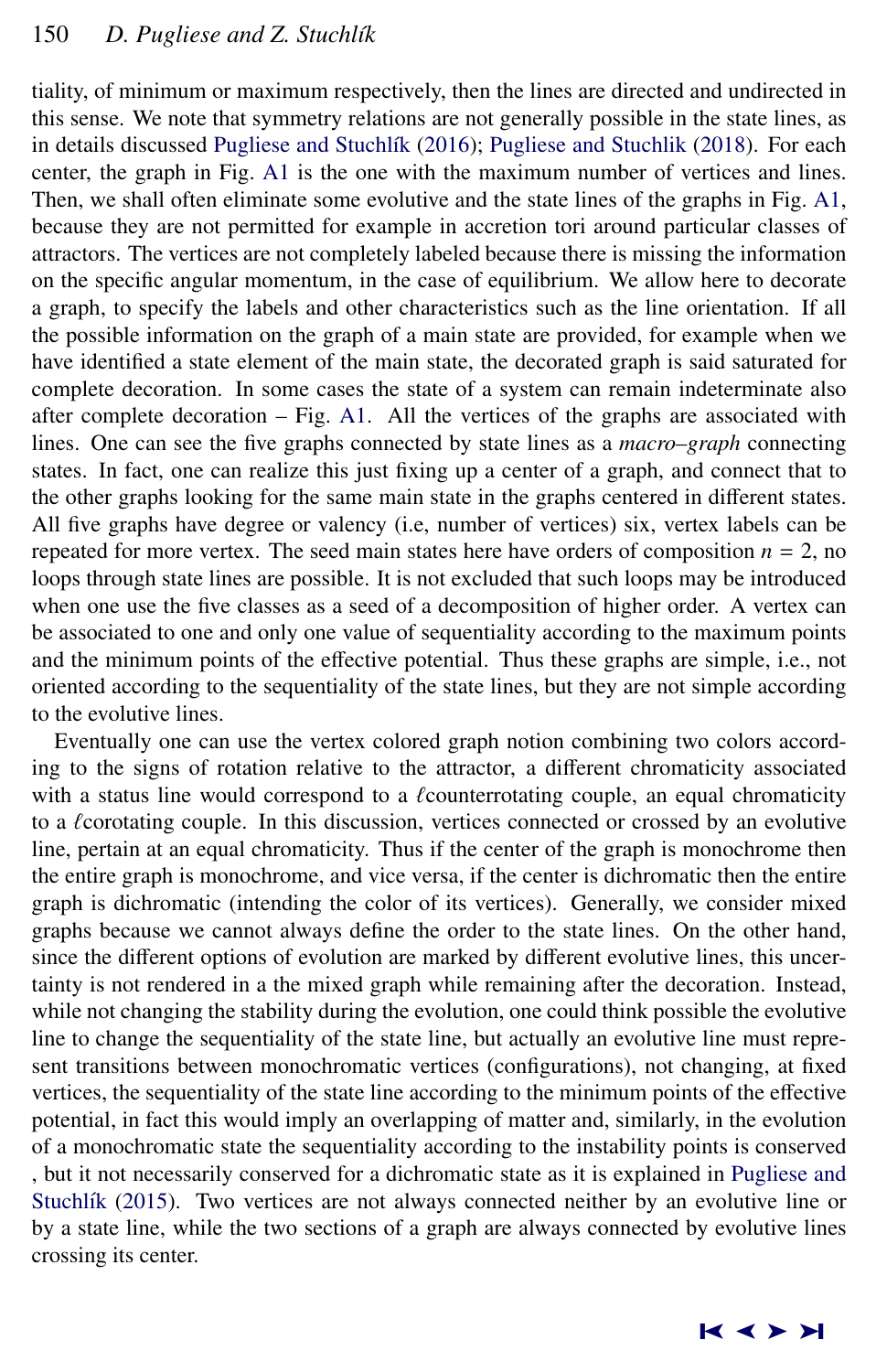<span id="page-14-0"></span>To give an example of the mechanism, we concentrate on Fig. [\(A1\)](#page-12-0) picturing a graph centered on the couple  $C_{\times} < C \times^+$  featuring a double accretion. Here we specified the indication of the fluids rotation and accordingly the sequentiality following the analysis in indication of the fluids rotation and accordingly, the sequentiality, following the analysis in Sec.[\(3\)](#page-3-0) which constraints a double accretion to this specific couple only. This graph has an antecedent part represented by the vertices of two quiescent tori. The initial state can be represented according to constraints on fluids angular momentum and eventually the **BH** spin by any black line before the center, therefore the initial state may be formed by two quiescent tori or one quiescent torus and an accreting one of the center couple, different lines are for different sequentialities. Couple evolution follows according to the dashed lines, from one or two equilibrium tori to the state of two accreting tori. Eventually the center state may evolve towards the subsequent section of the graph, for a further transition. This graph-case may be found as colored graph in Pugliese and Stuchlík [\(2017b\)](#page-15-0).

#### REFERENCES

- Abramowicz, M. A. and Fragile, P. C. (2013), Foundations of Black Hole Accretion Disk Theory, *Living Rev. Rel.*, 16, p. 1, arXiv: [1104.5499](http://www.arxiv.org/abs/1104.5499).
- Abramowicz, M. A., Jaroszyński, M., Kato, S., Lasota, J.-P., Różańska, A. and Sądowski, A. (2010), Leaving the innermost stable circular orbit: the inner edge of a black-hole accretion disk at various luminosities, *Astronomy and Astrophysics* , 521, A15, arXiv: [1003.3887](http://www.arxiv.org/abs/1003.3887).
- Alig, C., Schartmann, M., Burkert, A. and Dolag, K. (2013), Numerical Simulations of the Possible Origin of the Two Sub-parsec Scale and Counterrotating Stellar Disks around SgrA\*, *The Astrophysical Journal* , 771, 119, arXiv: [1305.2953](http://www.arxiv.org/abs/1305.2953).
- Bromley, B. C., Miller, W. A. and Pariev, V. I. (1998), The inner edge of the accretion disk around a supermassive black hole, *Nature* , 391, p. 54.
- Carmona-Loaiza, J. M., Colpi, M., Dotti, M. and Valdarnini, R. (2015), Overlapping inflows as catalysts of AGN activity - II. Relative importance of turbulence and inflow-disc interaction, *Monthly Notices of the Royal Astronomical Society* , 453, pp. 1608–1618, arXiv: [1508.00022](http://www.arxiv.org/abs/1508.00022).
- Dunhill, A. C., Alexander, R. D., Nixon, C. J. and King, A. R. (2014), Misaligned accretion on to supermassive black hole binaries, *Monthly Notices of the Royal Astronomical Society* , 445, pp. 2285–2296, arXiv: [1409.3842](http://www.arxiv.org/abs/1409.3842).
- Dyda, S., Lovelace, R. V. E., Ustyugova, G. V., Romanova, M. M. and Koldoba, A. V. (2015), Counter-rotating accretion discs, *Monthly Notices of the Royal Astronomical Society* , 446, pp. 613–621, arXiv: [1408.5626](http://www.arxiv.org/abs/1408.5626).
- Karas, V. and Sochora, V. (2010), Extremal Energy Shifts of Radiation from a Ring Near a Rotating Black Hole, *The Astrophysical Journal* , 725, pp. 1507–1515, arXiv: [1010.5785](http://www.arxiv.org/abs/1010.5785).
- King, A. R. and Pringle, J. E. (2006), Growing supermassive black holes by chaotic accretion, *Monthly Notices of the Royal Astronomical Society* , 373, pp. L90-L92, arXiv: [astro-ph/](http://www.arxiv.org/abs/astro-ph/0609598) [0609598](http://www.arxiv.org/abs/astro-ph/0609598).
- King, A. R. and Pringle, J. E. (2007), Fuelling active galactic nuclei, *Monthly Notices of the Royal Astronomical Society* , 377, pp. L25–L28, arXiv: [astro-ph/0701679](http://www.arxiv.org/abs/astro-ph/0701679).
- Krolik, J. H. and Hawley, J. F. (2002), Where Is the Inner Edge of an Accretion Disk around a Black Hole?, *The Astrophysical Journal* , 573, pp. 754–763, arXiv: [astro-ph/0203289](http://www.arxiv.org/abs/astro-ph/0203289).
- Miller, J. M., Kaastra, J. S., Miller, M. C., Reynolds, M. T., Brown, G., Cenko, S. B., Drake, J. J., Gezari, S., Guillochon, J., Gultekin, K., Irwin, J., Levan, A., Maitra, D., Maksym, W. P., Mushotzky, R., O'Brien, P., Paerels, F., de Plaa, J., Ramirez-Ruiz, E., Strohmayer, T. and Tanvir,